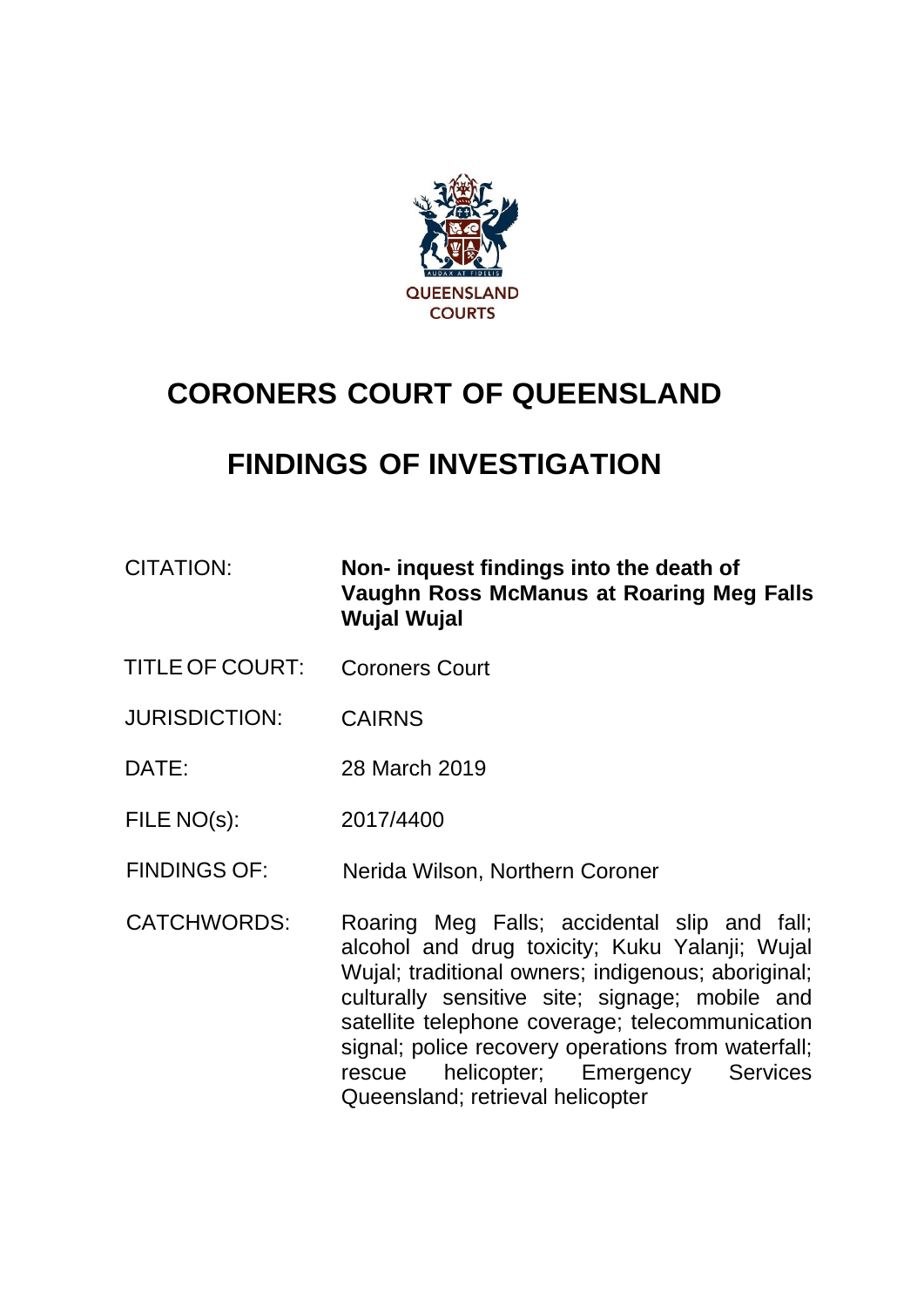# Contents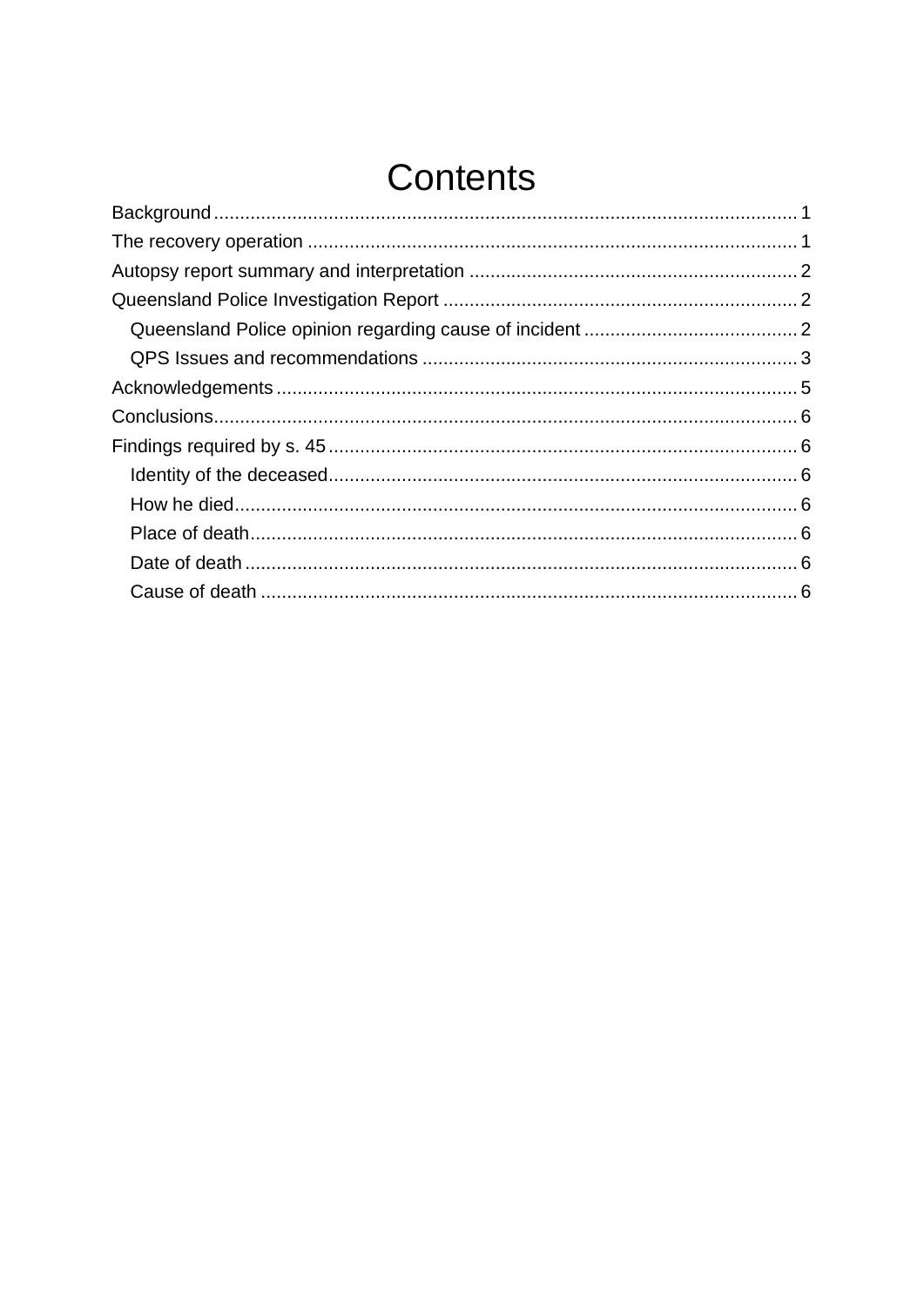# <span id="page-2-0"></span>**Background**

- 1. On 1 October 2017 Vaughn Ross McManus, a 31 year old man, and his fiancé [referred to as "Ms D"] travelled from Mossman to the location of the Roaring Meg Falls located at Wujal Wujal, approximately 245 kilometres north of Cairns, via Cape Tribulation and the Bloomfield Track. They arrived at the falls around 4:00pm.
- 2. Mr McManus travelled from Mossman to Roaring Meg via the 'CREB' track (described as a steep rough track linking the Daintree to Wujal Wujal). The drive took approximately 4 hours. The couple parked at the Roaring Meg Falls.
- 3. Mr McManus and Ms D followed the walking track along the riverbank to the top of the falls, and ventured out across the rocks. While the couple stood on a rock in the middle of the stream at the very top of the falls, Mr McManus's dog 'Bud' lost his footing, Mr McManus reacted, and in his efforts to reach for the dog he slipped and fell over the edge of the falls (an estimated fall of 20 metres to the base).
- 4. Ms D climbed to the bottom of the falls and saw Mr McManus floating face up. He was not moving so she jumped in the water and grabbed him and held him and saw that he was not responsive. She could see blood coming from his head, ear and mouth. He was not breathing. She attempted CPR and could feel that his ribs were broken.
- 5. The dog was hurt and could not walk. Ms D could not carry or lift the dog, or Mr McManus. She moved Mr McManus to the waters edge to secure his body ensuring he would not float away. Ms D returned to the top of the falls and located her phone. She did not have mobile coverage. She could not locate the keys to Mr McManus's utility so she again climbed down to the base of the falls to see if they were located with him. She could not find the keys (She did not realise Mr McManus had placed them on the tyre of his ute).
- 6. Ms D returned to the vehicle but could not access the vehicle without the keys. She then walked for an estimated one hour or more along the CREB track where she located an emergency phone at a Ranger Base and she contacted Triple 0 sometime between 5.30pm and 6.00pm. An emergency response was activated via the Wujal Wujal police.
- 7. The Roaring Meg Falls are about a one hour drive from Wujal Wujal, along China Camp Road (a difficult dirt road). The police arrived on scene by 7:30pm.

# <span id="page-2-1"></span>**The recovery operation**

- 8. The recovery efforts led by local police stationed at Wujal Wujal, Sergeant Tome and Acting Sergeant Melandri were delayed due to the onset of nightfall and the location of Mr McManus's body.
- 9. In order to obtain access to the base of the falls police were required to tether themselves to a large tree via a rope to create an anchor point in order to facilitate a safer crossing. Due to the terrain and conditions the only way to facilitate the recovery of Mr McManus's body was by rescue helicopter the following day.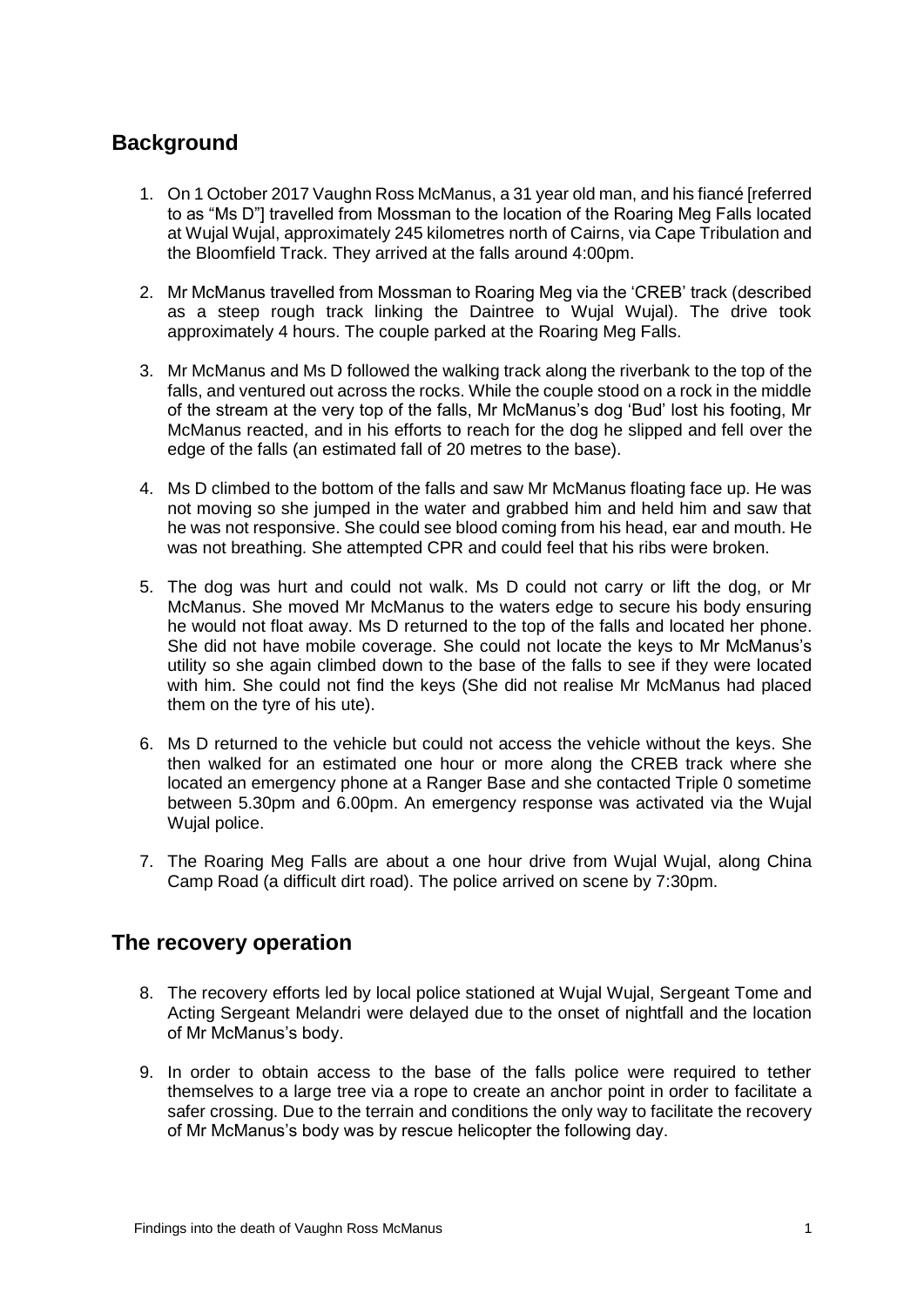### <span id="page-3-0"></span>**Autopsy report summary and interpretation**

10. Dr Paull Botterill, Senior Staff Specialist Forensic Pathologist performed a post mortem examination at the Cairns Hospital on 5 October 2017 and concluded:

*According to the Police Form 1, this 31 year old man, with a past history of migraines and blackouts, was believed to have slipped while standing in shallow water at the top of Roaring Meg Falls, near Wujal Wujal, on the afternoon of 1 October 2017. He was observed to fall some 20 metres to the base of the falls, landing on rocks. He was unresponsive to resuscitative efforts.*

*The pattern of distribution of injuries would be consistent with a fall onto rocks.* 

*In my opinion, at the time of autopsy, the cause of death was most probably multiple injuries sustained in a fall from height but the possible contribution of concurrent alcohol and/or other drug toxicity were difficult to completely exclude at the time of autopsy examination.*

*Testing for drugs and poisons showed the presence of an illicit stimulant (methylamphetamine and metabolite) at a blood level in the reported potentially lethal range).*

*Blood alcohol level was 92 mg/1 00 mL (i.e. a blood alcohol of 0.09 in road traffic terms). Although such a level may result in a degree of impairment of rapid and*  extremely complex motor skills, the level is not sufficiently high to result in death of *itself but, as stimulant intoxication, may be associated with behavioural changes which may have impacted upon circumstances leading to the death.*

- 11. The Forensic Pathologist noted the cause of death as: Multiple Injuries; (as a result a fall from height, with multiple drug toxicity (methylamphetamine, alcohol) significantly contributing to death.
- 12. I accept the conclusions of the forensic pathologist.

#### <span id="page-3-1"></span>**Queensland Police Investigation Report**

13. I have regard to the investigation report prepared by the Investigating Officer Acting Sergeant J Melandri regarding this death. I have extracted below, relevant aspects of the Form 1 Report of Death to a Coroner:

#### <span id="page-3-2"></span>*Investigating Officers opinion regarding cause of incident*

14. *Mr McManus has of his own accord approached the falls standing close to the edge without considering the possibility of danger. Mr McManus had not previously attended the site and was unaware of previous tragedies at that location. A lack of local knowledge of the area coupled with the desire to obtain a closer view has led to an increased danger resulting in death*.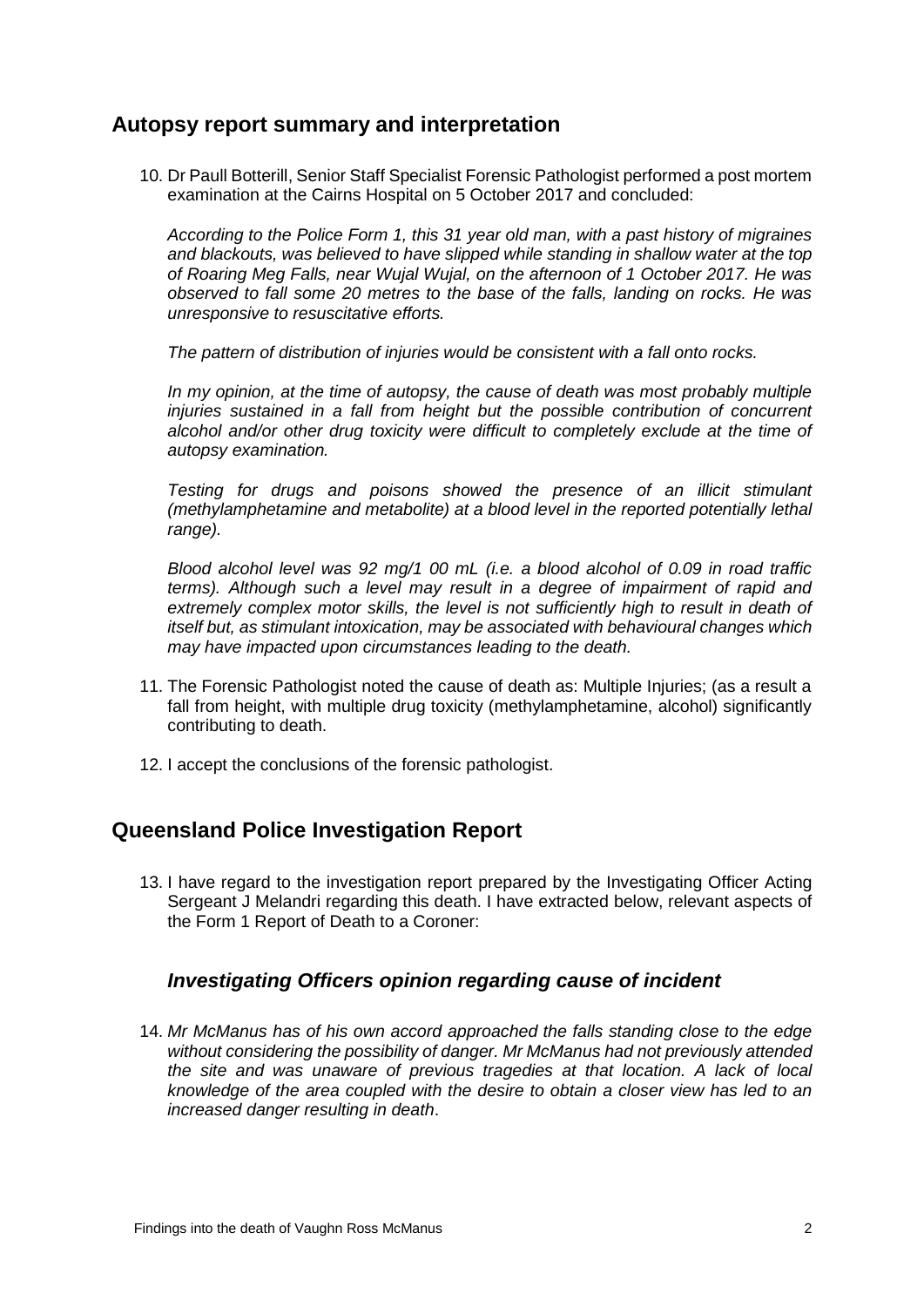- 15. *The surface on which the deceased had been standing prior to the incident the area was naturally slippery and it was the investigating officer's opinion that Mr McManus did not remain at a safe distance from the falls*.
- <span id="page-4-0"></span>16. I accept those conclusions.

#### *QPS issues and recommendations by Investigating Officer*

- *17. There exists only two signs located at the car park / camping area of the falls however despite this, it is the officers belief that despite previous reports of this nature from similar tragedies under similar circumstances there appears to be a lack of adequate signage at the entrance to the walking track leading to the falls. Neither is there any further signage located at the falls itself reminding visitors of the dangers of standing close to fast flowing waters. There exists a plaque erected and viewable along the walking tract dedicated to a past victim (Heike Theil) who also lost her life under similar circumstances in 2013.*
- 18. There is no viewing platform to satisfy the curious nor are there barriers to prevent *dangerous access the falls. Difficulty exists in building or erecting such barriers at the location as during the wet season such barriers would be subject to flooding and therefore would be submerged and possibly underwater and/or washed away completely due to the force of the flow of water prevalent during this season.*
- *19. Being traditional and sacred land, this could also raise sensitive issues as it would increase traffic to the site which holds cultural significance to the traditional owners and elders of the land. To a lesser extent, the environmental impact of erecting viewing platform would also prove a point of contention with regards to this area as it would no doubt be debated by some that it would detract from the beauty of the area.*
- 20. *However, the investigating officer continues to hold strongly the view that the absence of any telecommunication signal in this area, coupled with the long and arduous journey along the four-wheel drive access only road with the nearest emergency assistance located some great distance from the area, necessitates the presence of, at the very least some kind of safety barrier. In addition to this, further clearly marked and viewable signage to deter tourists, visitors and the like from approaching closely and/or conducting dangerous behaviour likely to cause injury and/or death to any persons is essential*.
- *21. Additionally, police communications via radio and cell phone in this area are unavailable. CB signal exists, however only proves useful when traffic exists along the track. For this reason, being the absence of available reliable communication with emergency services in the event of a like incident, it should be made clear by way of additional clear and visible signage that the area is potentially unsafe and visitors must exercise extreme caution.*
- *22. Police satellite phone coverage is the only semi-reliable form of communication. However, a lack of mobility of the device due to hard wiring into the police vehicle creates a deficiency in communication requirements necessary during an initial search and subsequent operations be they Search and Rescue, or in this case, retrieval of the deceased. Absence from the vehicle means absence from communication as is also often the case for tourists and visitors to the area.*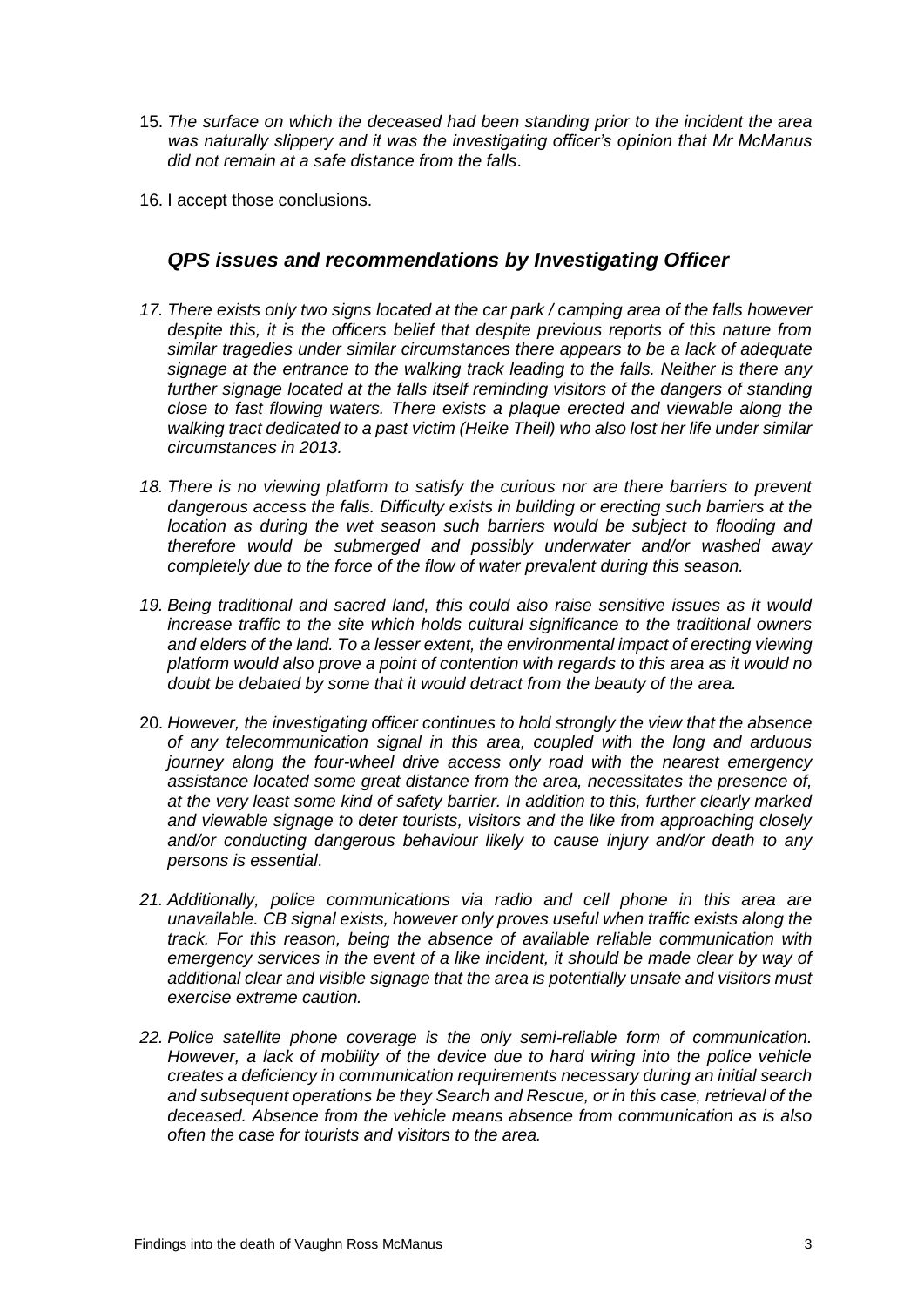23. *For this reason, a remote telephone station such as is present further along the CREB track as provided by Telstra would provide a way of urgent communication. One such station is also provided in a nearby property close to Wujal Wujal. Although such device*  would not prevent a tragedy from occurring, it would shorten the response time *considerably as any person in distress would be able to contact emergency services allowing personnel to be mobilised in a more timely fashion*.

# **The coronial investigation**

- 24. I personally attended the site and formed a view that the concerns raised by Acting Sergeant Melandri (above) were valid, taking into account his extensive local knowledge and experience. Acting Sergeant Melandri also investigated the 2013 death of tourist Heike Theil in similar circumstances, in the same location.
- 25. The following concerns arise from my coronial investigation:
	- Inadequacy of warning signs regarding the dangers at Roaring Meg Falls;
	- Inadequacy of signage alerting visitors to the culturally sensitive nature of the area;
	- The lack of communication services (either mobile phone service or access to a satellite phone) sufficiently proximate to the Roaring Meg Falls to provide emergency communication in the event of accident, emergency and rescue and recovery operations; and
	- The need to raise public awareness amongst non-indigenous people about cultural issues of significance to the Kuku Yalanji people, including the traditional owners preference for visitors to speak with local police, or traditional owners, prior to attending the site of Roaring Meg Falls.
- 26. So that proper consideration might be given to addressing these concerns, and issues raised in these findings, I intend to provide a copy of these findings to:
	- Douglas Shire Council:
	- Department of Environment and Science;<br>• Telstra Corp:
	- Telstra Corp;
	- Department of Communications;
	- Department of Indigenous Affairs (Prime Minister and Cabinet);
	- Cape York Land Council:
	- Queensland Police Service; and
	- Qld Air Services and Medical Rescue (510)
- 27. I encourage and trust that an interagency collaboration, or roundtable, in consultation with the Kuku Yalanji people, will result in improvements and outcomes that may prevent such deaths from happening again in the future, and / or optimise the emergency response.
- 28. I encourage the relevant authorities to whom I am providing a copy of these findings, to consult with the traditional owners and the Wujal Wujal community when considering how to:
	- a) inform non-indigenous visitors of the potential risks when entering into the area of the falls and;
	- b) raise awareness about the cultural significance of the area, before visitors come on to Kuku Yalanji country.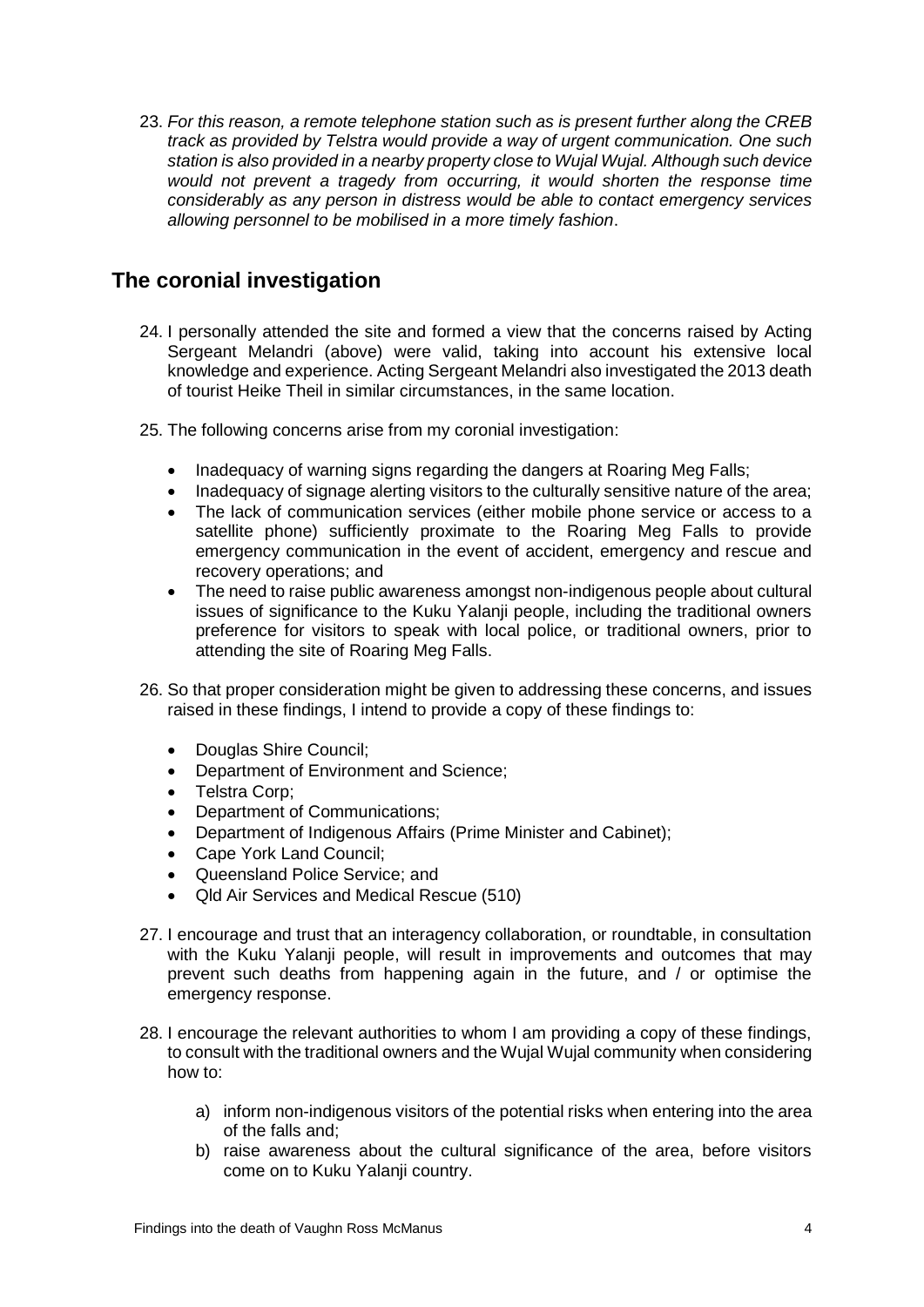# <span id="page-6-0"></span>**Acknowledgements**

- 29. To assist my understanding of the local environment and the cultural issues touching on this matter, I was afforded the great privilege of being personally guided onto country by a group of traditional women owners. I take this opportunity to pay my respects to the most senior female Kuku Yalanji elders, Doreen Ball and Kathleen Walker.
- 30. During my escorted visit I was moved by the reverence the women displayed, for their land, for Mr McManus, for Ms D, for Mr McManus's family, and for the Wujal Wujal police officers including Acting Sergeant Melandri, whom they greatly respect (due to his long service to the community and recovery efforts for two deaths within a period of 4 years at Roaring Meg). This death caused a significant disruption to the community of Wujal Wujal.
- 31. I thank the Kuku Yalanji elders and traditional owners for providing their consent to publish these findings in the hope that it may raise public awareness about the dangers of walking in and around the Roaring Meg Falls. The Kuku Yalanji desire for the general public to respect the culturally sensitive nature of the area, and the wishes of the traditional owners of the land.
- 32. In formulating these findings I have been assisted by the comprehensive investigation report prepared by Investigating Officer, Acting Sergeant John Melandri. The report is of the highest quality and he is to be commended for his investigation and the role he played in the recovery of Mr McManus's body.
- 33. Acting Sergeant Melandri and Sergeant Tome placed themselves in peril when assisting the emergency helicopter crew by lowering to the base of the falls tethered to a tree so as to guide Mr McManus' body to a place in the river where he could be winched by harness to the helicopter overhead.
- 34. Acting Sergeant Melandri was also instrumental in the search and recovery of Heike Thiel a tourist who fell and from the falls in 2013, also sustaining fatal injuries.
- 35. Acting Sergeant Melandri's courage and humility is not unnoticed amongst the community of Wujal Wujal where he has served for 7 years. The community conveyed to me their concern for Acting Sergeant Melandri's personal safety when undertaking such high risk recovery operations.
- 36. Indeed all front line responders, including the Qld Government Rescue 510 helicopter crew are placed at risk when effecting rescue and recovery operations in such circumstances, notwithstanding their great skill.